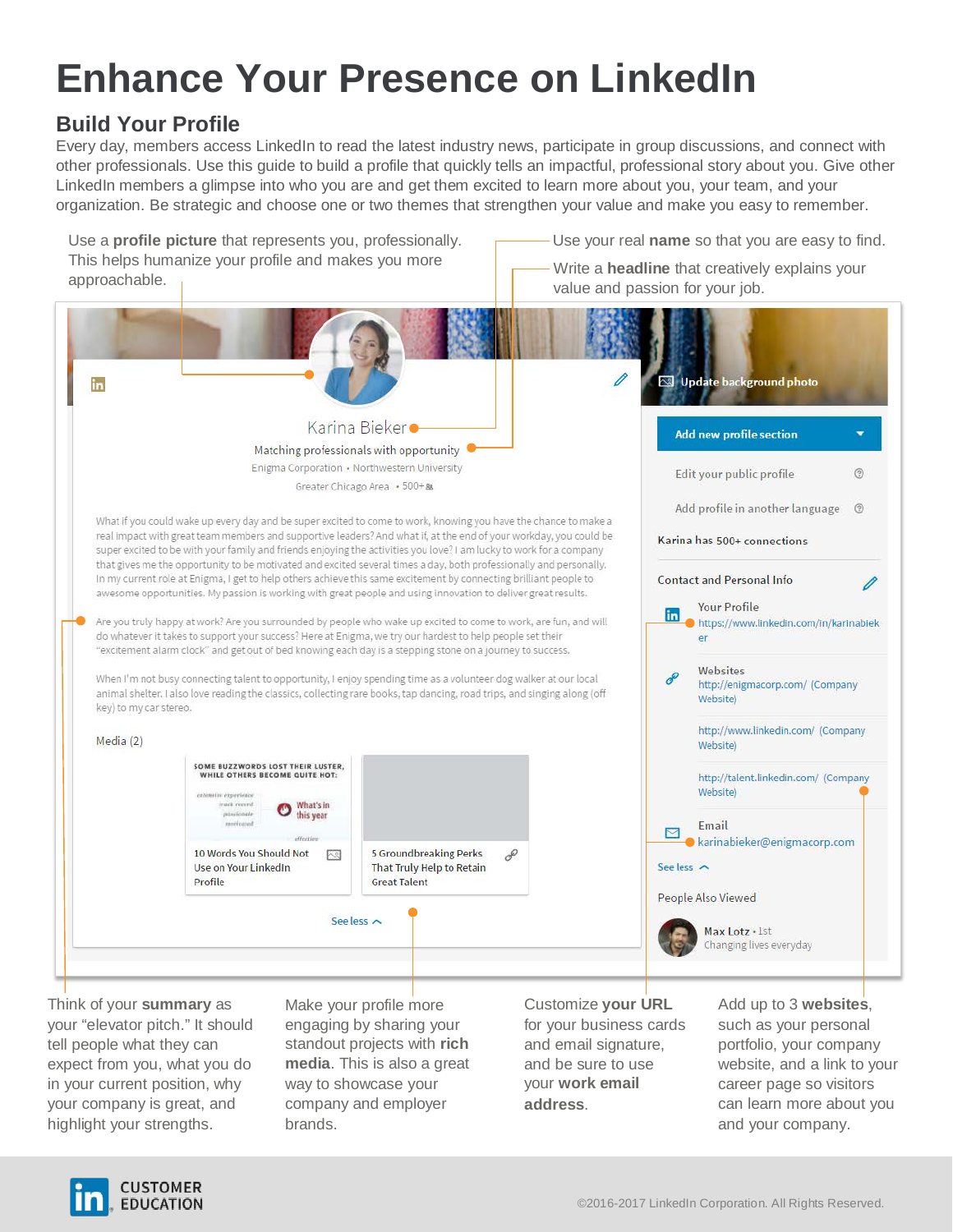Use the **experience**  section to tell your story. LinkedIn is not a job board, so your profile doesn't have to read like a resume. Write 2-3 concise sentences on your major wins for each position, and how you brought value to your team.

Having others recommend you is validation of your work and who you

professional. Ask people you have worked with in the past to write a **recommendation**.

Select **influencers** to follow and stay up-to-date on

your industry.

are as a



Add your schools. Many people want to network with alumni from their **school** as you have something in common and an instant connection.

Join **groups** in the industries you work in and are interested in learning more about. Engaging in discussions will help you develop yourself as a thought leader in these industries. Leverage articles from your newsfeed or top influencers to start a conversation in a group.



Follow your own **company**, your competitors, and companies you are interested in learning more about. Updates from companies you follow are shared to your newsfeed so it's easy to stay informed about these companies.